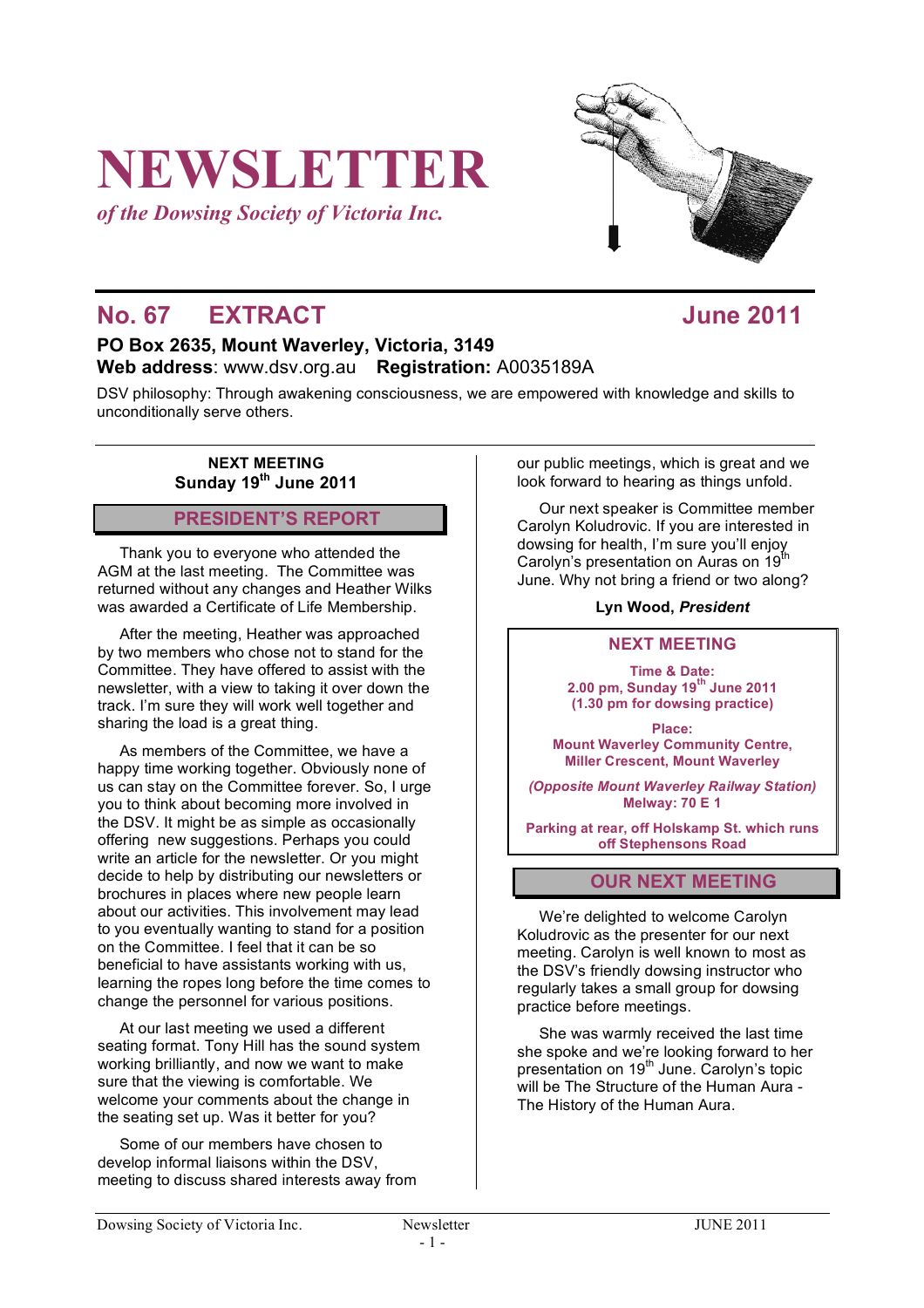



#### **OUR LAST MEETING**

Lyn McLean was warmly welcomed at our last meeting, the AGM. She spoke about her topic of choice, electromagnetic radiation (EMR). Lyn's new book, "The Force" sold like hot cakes on the day.

*(If you missed the meeting or the chance to purchase a copy, we still have a few of Lyn's book available for sale at the next meeting. Ed.)*



#### *Lyn McLean*

*You can find out more about Lyn McLean here: http://www.emraustralia.com.au*

#### **GHOST BUSTERS!**

#### *By Lolita Gunning, DSV Member*

My daughter and her family bought a lovely home in suburban Melbourne last year. They couldn't believe their luck at how, on the day of the auction, only one other couple turned up and that they didn't even put in a bid. So my daughter and her husband bought it at a very, very good price! No one imagined the problems

they would encounter - nor the way that they could be resolved by using remote dowsing.





With Mary Ward 5 Wattlebird Way Healesville Vic 3777 PO Box 657 Healesville Vic 3777 Phone: (03) 5962 6973 or 0411 485 098 Email: maryjward@bigpond.com puresound33essences@bigpond.com www.puresoundessences.com



*By Joey Korn*

*This article is being reprinted by popular request. It provides helpful advice about using dowsing to protect our families and ourselves from harmful energy. It is a timely reminder following Lyn McLean's fascinating presentation at the last DSV meeting. Ed.*

If you have ever heard of EMFs, the electromagnetic fields that radiate from devices such as cell phones, televisions, and digital clocks, you've probably heard that they're harmful and can even cause cancer. I agree that most of these devices do radiate energy fields that are detrimental to us, but, believe it or not, you can learn to make EMFs beneficial and you can even use these energy fields to improve your life. *I love EMFs!*



*Joey Korn*